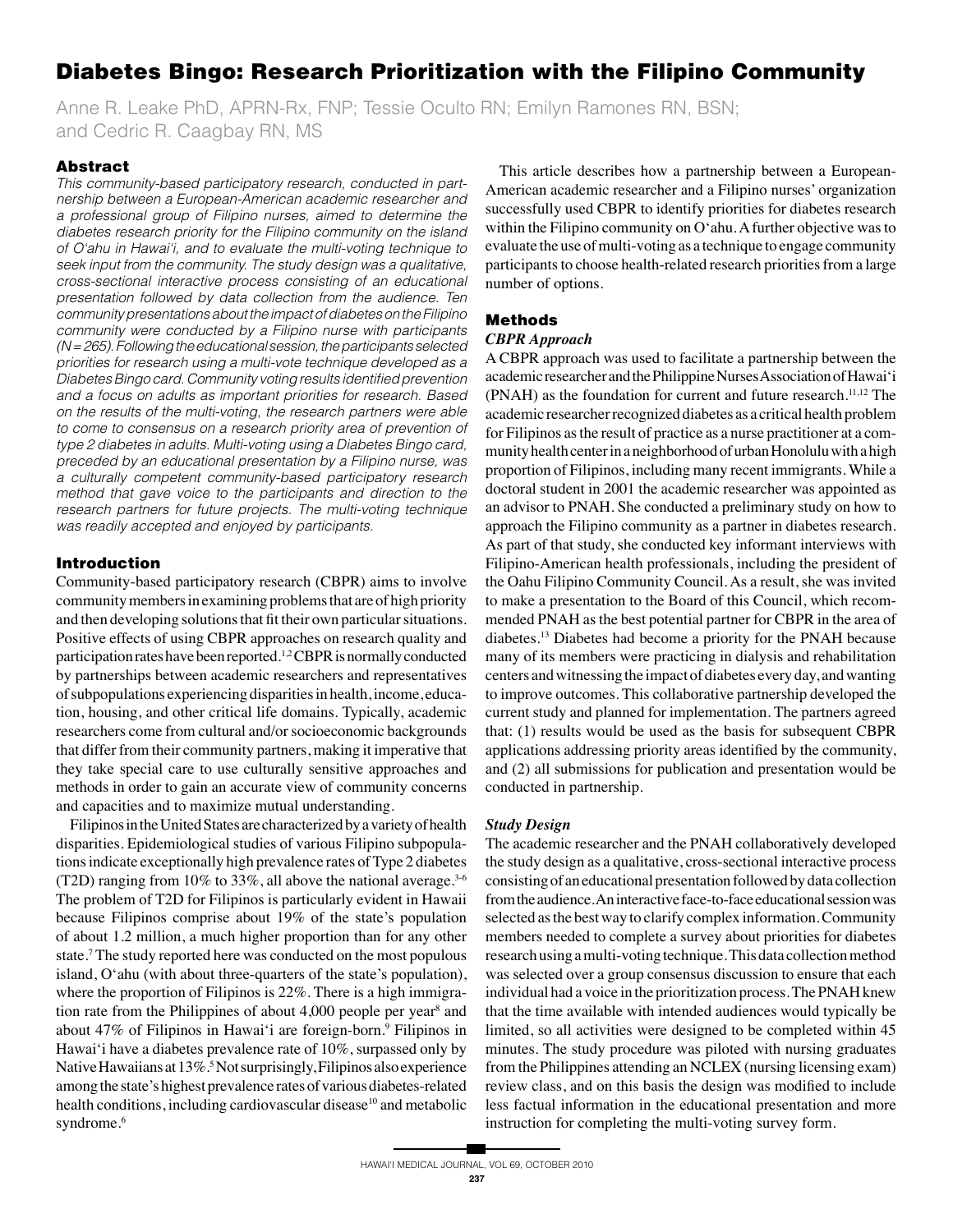# *Educational Presentation*

The academic researcher developed the educational presentation in collaboration with a PNAH study advisory group for content and with the Filipino project coordinator for visual appeal, presentation style, and impact for Filipino audiences. The content included individual risk factors for developing diabetes across the life span and points where interventions could be made. Topic areas were childhood obesity, gestational diabetes, metabolic syndrome, impaired glucose tolerance, early diagnosis of diabetes, prevention of complications, and the impact of diabetes on the Filipino community. Also described were aspects of diabetes that could be studied in this community i.e., risk factors, obesity, pre-diabetes, diabetes control, and diabetes complications.

# *Multi-voting Technique*

Qualitative approaches often used in research when there are many options for a large group to consider include the nominal group technique (NGT),<sup>14</sup> the Delphi technique,<sup>15</sup> and multi-voting.<sup>16</sup> These techniques ensure each voice is heard, either openly or confidentially, and avoid "group-think" where one dominant or influential person can sway the group. The nominal group process assumes that participants have at least some personal experience with the topic under consideration, and the Delphi technique is often used when the participants are experts.

 The multi-voting technique has been shown to be effective when multiple different groups are trying to select the most important choice from a large number of options.16 Multi-voting requires participants to select one-third of the total number of options without requiring a forced ranking, with one or more priorities usually emerging. Multi-voting was chosen because it is an efficient use of participants' time and would allow the PNAH to use the results in a subsequent consensus process. As a decision making method, multi-voting is less demanding on participants compared to forced rank ordering or Likert scales.<sup>17</sup> We did not expect the community participants to be diabetes experts, even after the educational session, so the multi-vote technique was identified as more appropriate than the other approaches. In addition, community participants can easily grasp the results because knowledge of statistical concepts is not required.

#### *Sample*

The partnership was able to involve a substantial number of community members in the CBPR process through its connections with Filipino community organizations. O'ahu has over 200 such organizations, primarily social, business and civic clubs providing networking and social support. The PNAH members recommended organizations to participate based upon their perceived receptivity, interest in the topic, and potential for participation in this and future research. The sites chosen were community centers  $(N=3)$  and churches  $(N=3)$  that provide space for Filipino groups to conduct meetings and events in the Kalihi and Lanakila neighborhoods of Honolulu and the towns of Aiea and Waipahu.

 Presentations were made at two nursing licensure review classes, four seniors groups, two care home operators groups, and a Valentine's Day parish luncheon. These groups were selected to include a range of ages and gender in the sample, with more young adults in the nursing licensure review class, more middle aged participants in

the care home operators group, and more retirees and elderly in the church groups and social clubs. All adults (age 18 or greater) in attendance were included. Lack of English proficiency was not an exclusionary criterion because bilingual PNAH members were available to interpret as needed, nor was being of non-Filipino heritage because all non-Filipino attendees were friends or family of Filipinos with first-hand experience of Filipino culture. In keeping with PNAH membership demographics, most participants were middle-aged and elderly, born in the Philippines, and with English proficiency sufficient to understand the diabetes presentation and the multi-voting procedure. Audience sizes ranged from 12 to 46 people. A total of 265 individuals participated compared to the target of 300.

## *Protection of Human Subjects*

Approval for the study was obtained from the Committee on Human Subjects at the University of Hawai'i, Manoa. Prior to the start of each presentation, the Project Coordinator explained the study and read the informed consent to participants. According to our protocol a signed consent was waived because returning the study survey was deemed to indicate consent to participate in the study. However, a written copy of the informed consent was provided to those who chose to participate. No identifying information was requested on the survey. Participants placed their completed surveys in a sealed box to further insure privacy.

# *Diabetes Bingo Card*

The partnership put special thought into the design of the multi-voting survey form to make it appealing and engaging for participants, based on the idea of fun or fiesta as a Filipino value. Social marketers have successfully based marketing campaigns on this value,<sup>18</sup> and health education "parties" have proven successful in encouraging Filipino women in Hawai'i to get screened for breast and cervical cancer.19 Most Filipinos are familiar with Bingo and know it as a fun activity, so the survey form was developed as a grid with the title "Diabetes Bingo" (see Table 1, which shows the total number of responses by participants for each of the possible choices).

 The ordering of the 12 research topics (displayed in the far left column in Table 1) was conceived by the academic researcher and reflects the typical natural progression of T2D which begins with obesity, followed by insulin resistance, then diabetes and complications. The ordering of the foci within each topic reflects the concepts of primary, secondary and tertiary prevention. Asking participants to choose among children, adults and elderly is another way to draw out cultural values, and also gives direction as to which age groups should be given priority when seeking funding for future research.

## *Procedures*

All presentations were conducted in English by the project coordinator, a Filipino-American nurse. He was accompanied by the PNAH member who had recommended that particular group and gained its participation. The PNAH member would introduce the project coordinator, facilitate question-and-answer periods, and translate when needed. The presentation by the project coordinator included 21 PowerPoint slides and lasted about 20 minutes, followed by 10 minutes of questions and answers. This standardized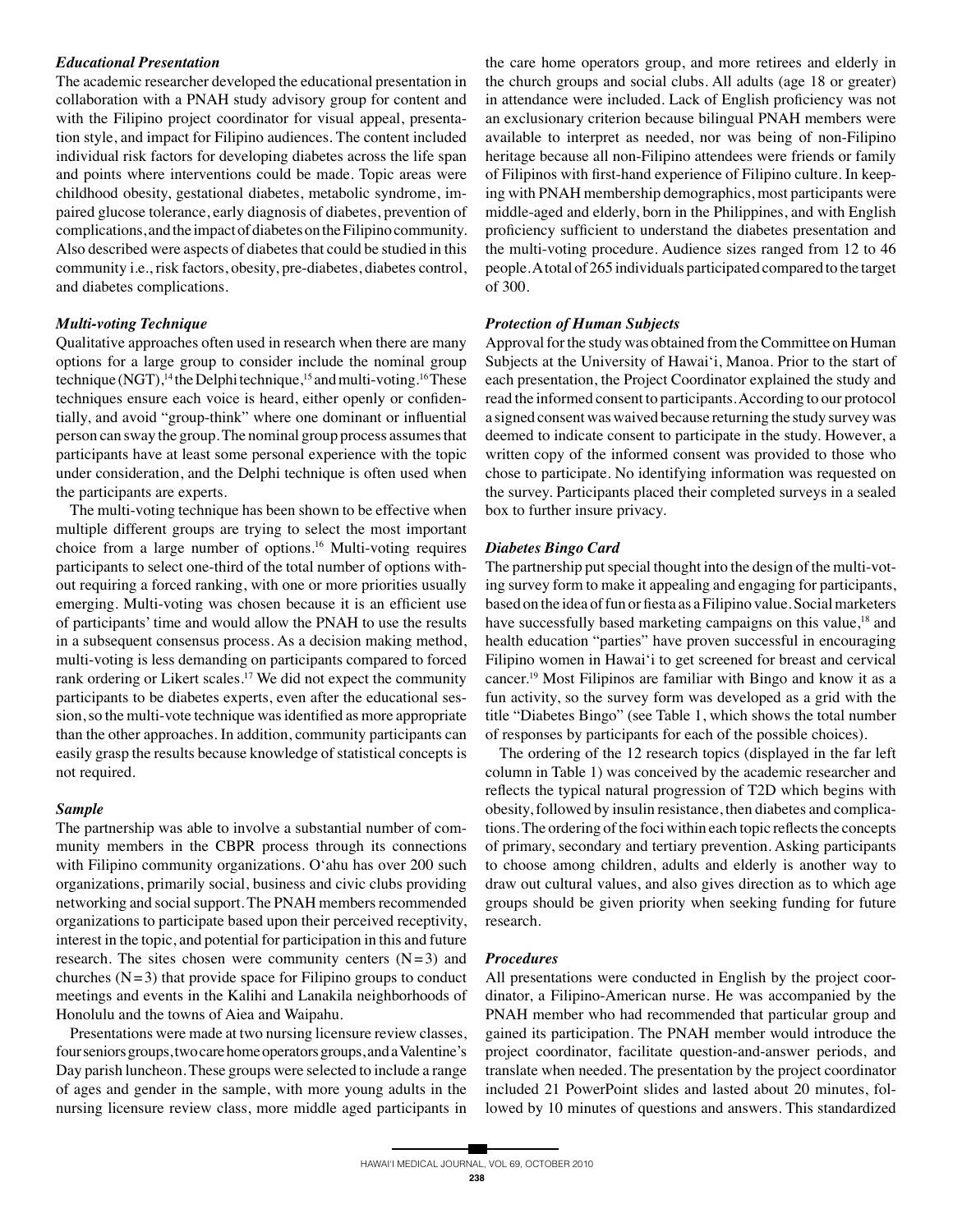Table 1.— Participants' (N = 265) selection of priorities for diabetes related research in the Filipino community on "Diabetes Bingo" cards (participants were instructed to choose 12 out of 36 possible priorities, generated from 12 problems times three age groups).

| <b>Diabetes Bingo</b>                    |          |               |         |
|------------------------------------------|----------|---------------|---------|
| Problem                                  | Children | <b>Adults</b> | Elderly |
| <b>Obesity Prevention</b>                | 174      | 131           | 44      |
| <b>Obesity Detection</b>                 | 116      | 113           | 36      |
| <b>Obesity Treatment</b>                 | 99       | 151           | 51      |
| Impaired Glucose Tolerance Prevention    | 72       | 151           | 57      |
| Impaired Glucose Tolerance Detection     | 51       | 152           | 43      |
| Impaired Glucose Tolerance Treatment     | 37       | 131           | 77      |
| Type 2 Diabetes Prevention               | 85       | 169           | 60      |
| Type 2 Diabetes Detection                | 61       | 153           | 51      |
| Type 2 Diabetes Treatment                | 29       | 131           | 76      |
| Type 2 Diabetes Complications Prevention | 68       | 150           | 80      |
| Type 2 Diabetes Complications Detection  | 38       | 154           | 70      |
| Type 2 Diabetes Complications Treatment  | 38       | 134           | 95      |

approach was designed to provide each audience with a similar knowledge base.

 The project coordinator opened the presentation by stating the 2 objectives of the presentation: to describe the impact of diabetes for Filipinos in Hawai'i and to prioritize areas for future research. He then asked the audience to look at the Diabetes Bingo card and told them they would be learning about the potential research areas in the left column and the differences between children, adults, and elderly for these research areas. The audiences were presented with values to consider when selecting the population (children, adults or elderly) and focus (prevention, detection, or management) for future diabetes research within the Filipino community. Biasing the voting was avoided by making positive statements about each category of choice, e.g., If you believe the children are our future, you might want to select topics on diabetes research with children. If you think that preventing problems is better than treating problems, you would want to select research related to prevention. If you feel it is most important to help Filipinos who already have diabetes to stay as healthy as possible, then you would choose research topics related to complications of diabetes.

 The presentation had three parts: the research process, the disease process that included a question and answer period, and the decision making process. The research process segment described the importance of including the community in deciding what to study, who to study, and how to study and tied this to the Diabetes Bingo card's columns (progression of diabetes and populations by age) and rows (level of prevention). The disease process segment explained the differences between type 1 and 2 diabetes, the symptoms of each, risk factors for T2D, and the progression of the disease and a question and answer period. In the decision making process segment, the project coordinator presented statistics about diabetes in Hawaii and its impact on the Filipino community, and explained how to complete the Diabetes Bingo card.

# *Question and Answer Period*

Most questions sought advice about how to live healthier (e.g., how much to exercise a week, how high should the heart rate go while exercising). Many wanted to share their personal stories of family members living with diabetes. Some asked why Filipinos were developing diabetes more than other races. The project coordinator answered these questions as simply as possible with general recommendations.

# *Completion of Diabetes Bingo Cards*

After the question and answer period, the audience was guided to complete the survey by marking X's in the 12 boxes they considered to be of highest priority out of the 36. Examination of the cards showed that some respondents marked fewer or more than 12 boxes (some who made more than 12 selections explained they felt all the areas were important and did not want to leave anything out). However, PNAH members advised against handing back cards to be properly completed as such a public procedure would likely offend the *amor proprio* (feeling of self-worth) of those participants.

#### *Data Analysis*

At the completion of each educational session, the Diabetes Bingo card votes were tabulated by the academic researcher. The results were not shared with other members of the research team to avoid biasing the continuing data collection.

## **Results**

The presentations to 10 different groups yielded a total of 265 completed Diabetes Bingo cards. The gender breakdown of participants was 19% men and 79% women with 2% non-responders to the gender item. Age of respondents was 16% young adult (age 18 to 35 y.o.), 39% middle aged (36 to 64 y.o.), and 37% seniors (65 y.o. and above) with 8% non-responders to the age item. The majority of respondents (53%) were born in the Philippines, reflective of statewide demographics, and 23% were born in Hawai'i.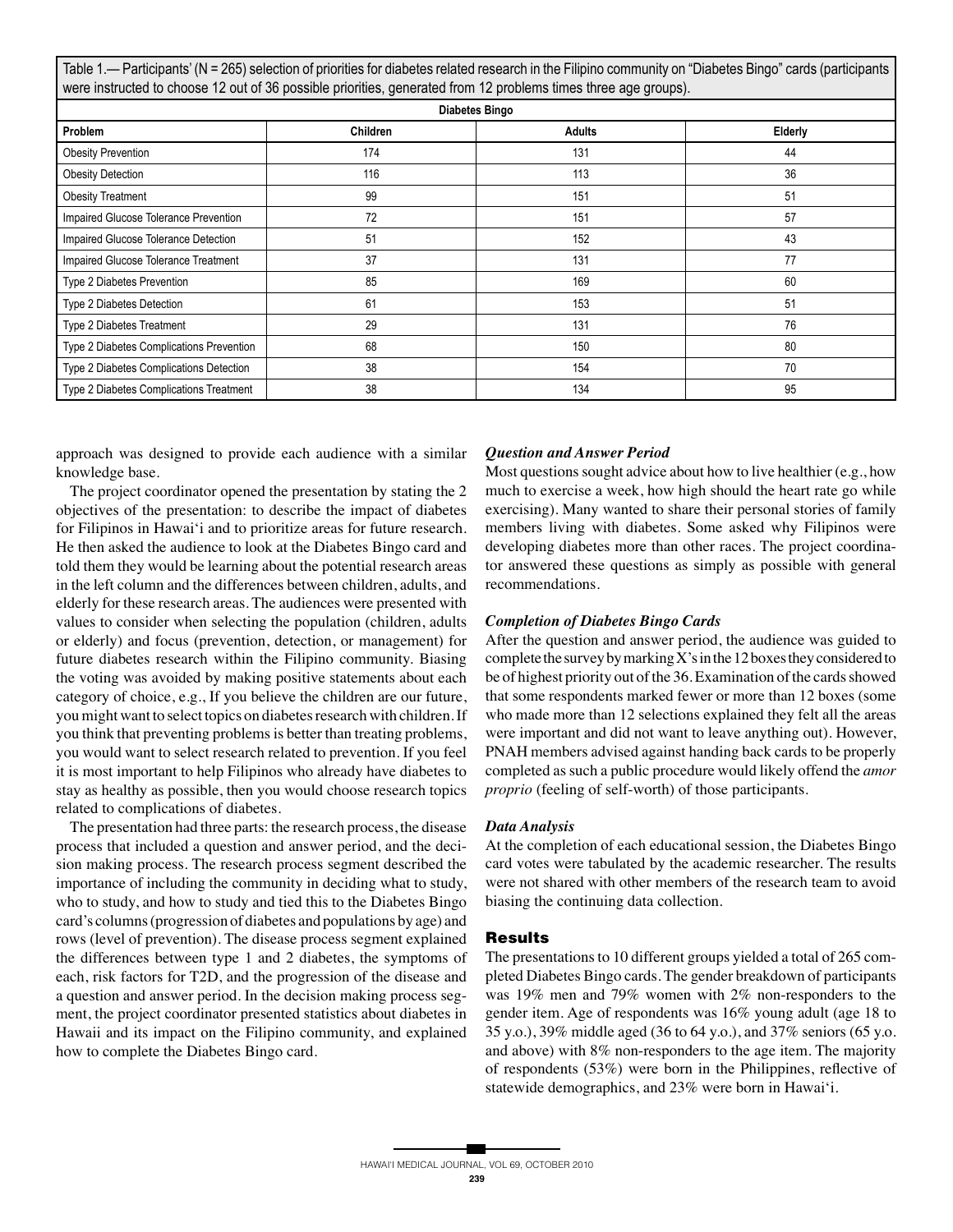The multi-voting tally is displayed in Table 1. With each respondent selecting 12 boxes on their Diabetes Bingo card, there would be 3180 votes total. The majority (72%) of respondents complied with the multi-vote instructions and marked precisely 12 boxes. In total there were 3328 boxes marked, with 40 (15%) respondents choosing more than 12 boxes while 35 (13%) marked fewer than 12 boxes. All votes were counted in the tally. The research priorities receiving the most votes were prevention of obesity in children (174 votes) and preventing T2D in adults (169 votes). The elderly received the fewest votes as a population of interest for diabetes research (740 out of 3328 votes), with no single research area for this population receiving more than 100 votes. Children as a population of interest also received fewer votes than adults (868 out of 3328 votes), with 389 of their 868 votes (45%) cast in the problem area of obesity.

## *Consensus Process*

To meet the objective of identifying priorities within the Filipino community for diabetes research, a consensus process was conducted to analyze the multi-voting results at a general PNAH membership meeting with 25 members attending. The members were provided with copies of Figure 1, and several remarked that this way of summarizing the results was easy to comprehend. The preponderance of votes for prevention and for research with adults caused the group to quickly focus the discussion toward these priority areas. Consensus was reached after about 30 minutes of discussion to select the research priority of prevention of T2D in adults, with the additional recommendation that interventions to be tested include a family focus that would also help to prevent obesity in the children of participating adults.

# **Discussion**

The high number of votes for the focus area of prevention, and the outcome of the consensus process, are in keeping with Filipino health beliefs of balance and moderation, with imbalances believed to be caused by personal irresponsibility.20-22 It is possible that the role of working-age adults as breadwinners leads to a higher valuation of disease prevention for this age group. In Hawai'i, the proportion of Filipinos holding more than one job is higher than the state average, and their median income is higher than other ethnic groups, reflecting the drive for economic prosperity that characterizes this community.23 Interventions for diabetes prevention with adults, and future research in this area, would need to be held at places and times convenient for Filipino-Americans in the workforce.

## *The Academic-Community Health Partnership*

The CBPR partnership process between the academic researcher and the Filipino nursing organization is a model that could be used with other communities with large Filipino populations. The Philippine Nurses Association of America (www.philippinenursesaa.org) is an international organization with 35 chapters across the United States. Included in their mission is the goal to "contribute to significant outcomes to health care and society" and this mission is aligned with the principles of CBPR. The external validity of this descriptive study can be rated for reach, representativeness and implementation.24 Adequate reach was reflected in the age distribution and percentage of foreign-born participants similar to census data for the community of Filipino adults on O'ahu. Bringing the diabetes

presentation to community groups, rather than inviting groups to a potentially less convenient special event, also extended the reach of this study. Representativeness is illustrated by the variety of groups who heard the presentation. Implementation was consistent across all sites, with the same person, a Masters prepared nurse with excellent speaking skills, making all of the educational presentations.

 The sample of participants consisted of people who are active in Filipino groups, and would perhaps be more likely to participate in research studies than other Filipinos. This community-based approach of using social networks to inform community groups about an issue, and then asking for group members' opinions, provided a network of potential participants in future research who were directly involved in setting the research priority.

## *Multi-voting Technique with a CBPR Approach*

The multi-voting technique fit well with the CBPR approach since it proved to be an efficient way to derive the overall priorities of a large number of community participants. Although a formal evaluation of participant use and acceptance of the Diabetes Bingo card was not done, all comments by participants were uniformly positive.

The technique's advantages include:

- multi-voting can be conducted in a way that seems like fun rather than work for participants;
- participants are readily able to understand the process and its outcomes; and
- participant confidentiality is protected since there is no need to collect names or other personally identifiable information.

## **Acknowledgments**

The authors wish to thank Todd Seto MD, Director of the Research Core of the P20 Center Partnerships for Diabetes Related Disparities in Hawai'i funded by NIH 5 P20MD000173-05, who contributed to the development of the study proposal, and Joan Dodgson PhD, RN for serving as a writing coach on earlier editions.

# **Conflicts Of Interest**

The authors have no relationships that could be viewed as a conflict of interest.

## **Authors' Affiliation:**

- School of Nursing and Dental Hygiene, University of Hawaii at Manoa, Honolulu, HI (A.R.L.)

- Philippine Nurses Association of Hawai'i, Honolulu, HI (T.O., E.R.)

- University Health Group, Honolulu, HI (C.R.C.)

#### **Correspondence to:**

Anne R. Leake PhD, APRN-Rx, FNP School of Nursing and Dental Hygiene University of Hawai'i at Manoa 2528 McCarthy Mall, Webster 436 Honolulu, HI 96822 Ph: (808) 956-0987 Fax: (808) 956-3257 Email: aleake@hawaii.edu

#### **References**

- 1. Israel BA, Eng E, Shultz AJ, Parker EA, Satcher D. Methods in community-based participatory research for health. San Francisco, CA: Jossey-Bass; 2005. 528 p.
- 2. Viswanathan M, Ammerman A, Eng E, Gartlehner G, Lohr KN, Griffith D, Rhodes S, Samuel-Hodge C, Maty S, Lux, L, Webb L, Sutton SF, Swinson T, Jackman A, Whitener L. Community-based participatory research: Assessing the evidence. Evidence Report/Technology Assessment No. 99 (Prepared by RTI–University of North Carolina Evidence-based Practice Center under Contract No. 290-02-0016). AHRQ Publication 04-E022-2. Rockville, MD: Agency for Healthcare Research and Quality. 2004 Jul [cited 2009 Aug 10]. 137 p. Available from: http://www.ahrq.gov/downloads/pub/evidence/pdf/cbpr/cbpr. pdf.
- 3. Araneta MR, Wingard D, Barrett-Connor, E. Type 2 diabetes and metabolic syndrome in Filipina-American women: a high-risk nonobese population. *Diabetes Care.* 2002;25(3):494-499.